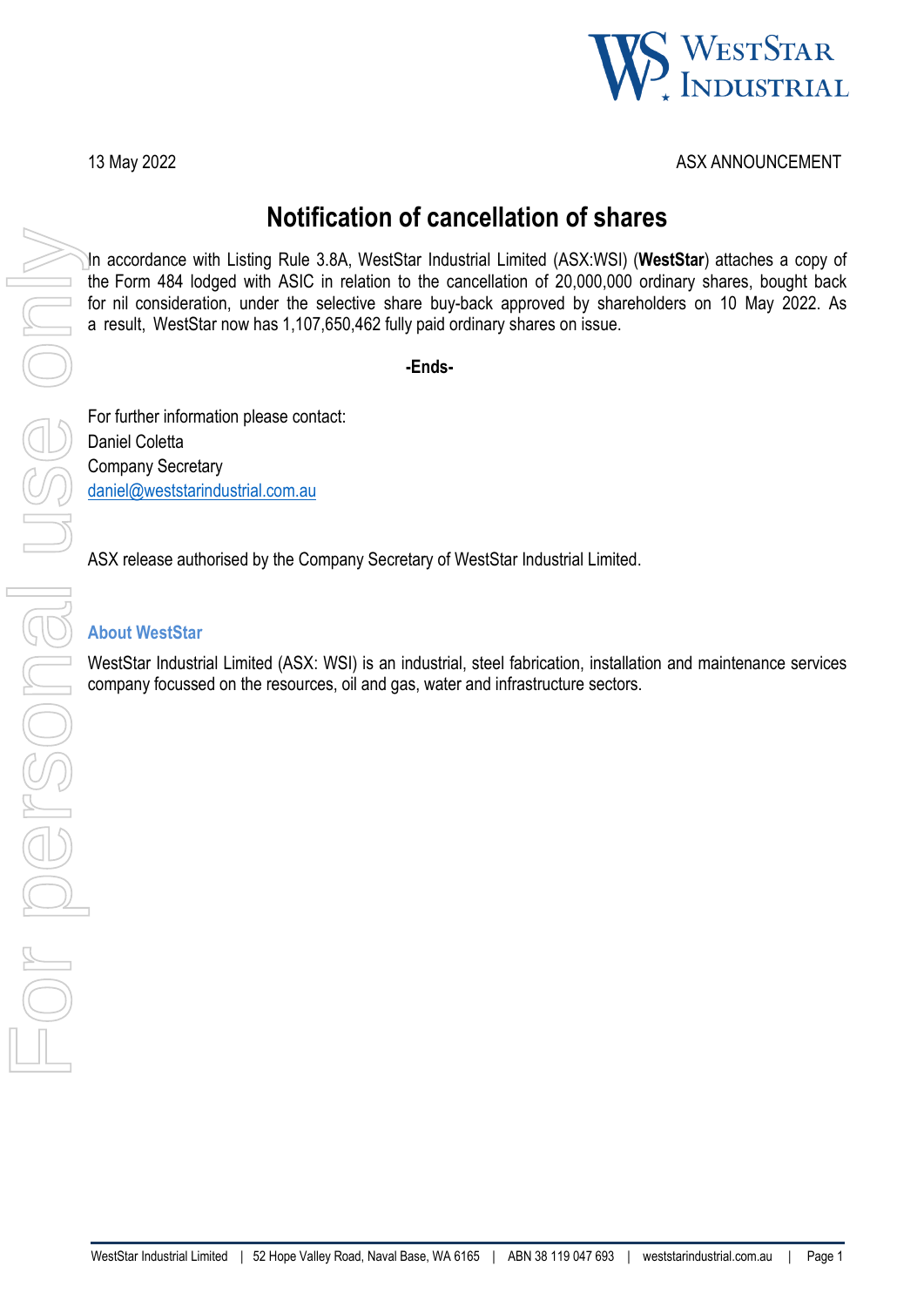Document No. **7EBS37003**

Lodgement date/time: 13-05-2022 17:04:36 Reference Id: 166335524

> **Form 484** Corporations Act 2001

# **Change to company details**

**Company details Company name** 

# **WESTSTAR INDUSTRIAL LIMITED**

Australian Company Number (ACN) **119 047 693**

**Lodgement details Who should ASIC contact if there is a query about this form?**

Name **Daniel COLETTA**

### **Signature**

This form must be signed by a current officeholder of the company.

I certify that the information in this form is true and complete Name **Daniel COLETTA Capacity Secretary Signature** 

Date signed **13-05-2022**